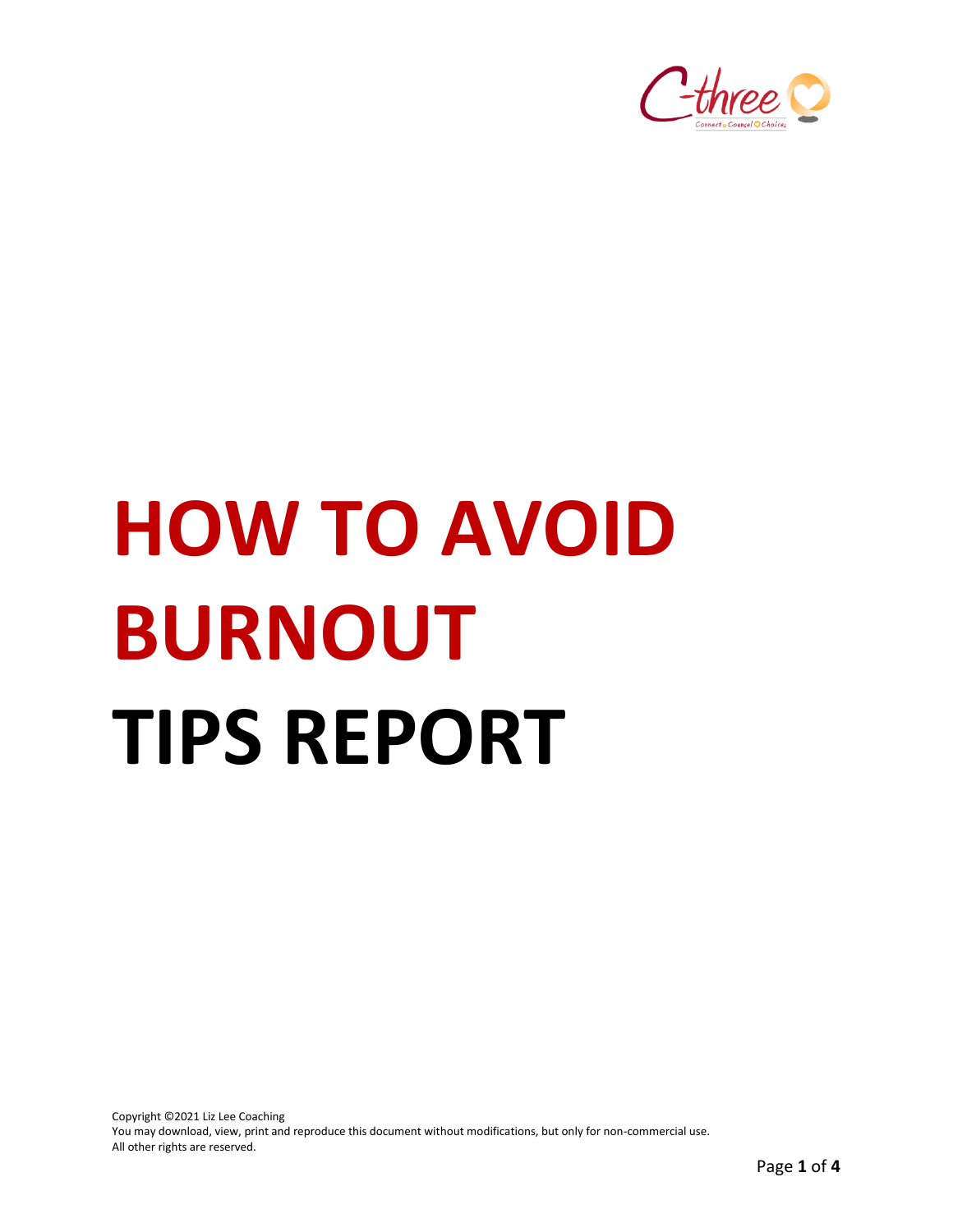

### TOP TIPS

Burnout is when your mental (and physical) endurance has been exhausted. You've worked so hard and long that you can barely bring yourself to continue. While forcing yourself to continue working through this state may be possible, it is likely that your results will seriously suffer. If you feel like you are burnt out or on the verge of getting burnt out, you should consider the below nine tips.

#### **1. Know Your Breaking Point**

One of the most important things that you can do is to recognize the signs of burnout. These symptoms may vary from person to person, so you must know when your physical or mental limits have been reached. When you do recognize these symptoms, make sure you don't ignore them.

#### **2. Take a Vacation (or Staycation!)**

A vacation is a great way to reboot yourself. It is a full break from your day to day doldrums, and you will likely find that you are refreshed and more productive when you get back to work. A vacation isn't always possible for everyone, so a nice relaxing staycation at home can be just as effective.

#### **3. Get Enough Sleep**

One of the biggest contributors to burnout is a lack of sleep. A couple of long nights here and there doesn't hurt anyone but if you find yourself working late every night and waking up early every morning, it will catch up with you over time. Make sure you get enough sleep daily, or at least as regularly as you feel you need to.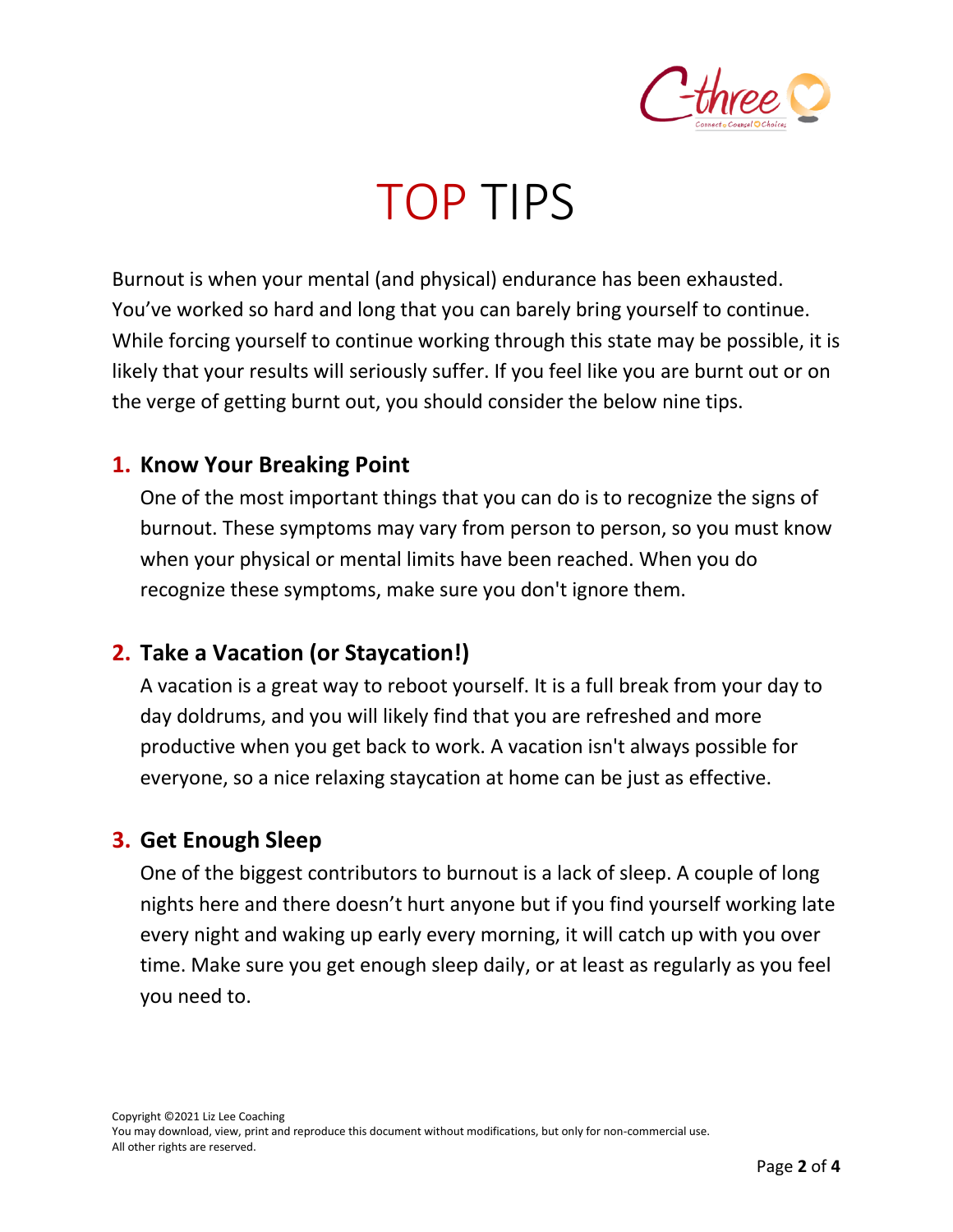

#### **4. Stay Social**

It is really easy to put on the work blinders and get lost in what you are doing. You need to balance that time with activities that help you reset and refresh. Social activities with people you truly care about is a wonderful way to take a break, clear your mind, and relax enough to disengage from work.

#### **5. Start Saying "No"**

You don't have to do everything people ask of you. Whether it's a job, social, or family request, there is nothing wrong with saying "no" if you don't have the time or energy. If you continually take on too much, it will catch up with you over time. Even if it doesn't lead to burnout, your results will suffer. Focus on important tasks, and feel free to say no to the stuff that doesn't matter.

#### **6. Make Downtime a Ritual**

Some people feel like downtime is time wasted. This isn't always true. Making time to disconnect and scheduling it into your day is a great way to avoid burnout. You don't have to do nothing during this time. You can focus on an enjoyable pursuit, like catching up on your reading.

#### **7. Write Your Mission Statement**

Sometimes we are working so hard that we get lost in the minutiae and lose sight of the bigger picture. This is why it is so powerful to write out your mission statement or manifesto. Ask yourself what you want to accomplish in life. What are your major goals? When you do this, you will quickly realize the type of actions you should be focusing on (and others that may be irrelevant).